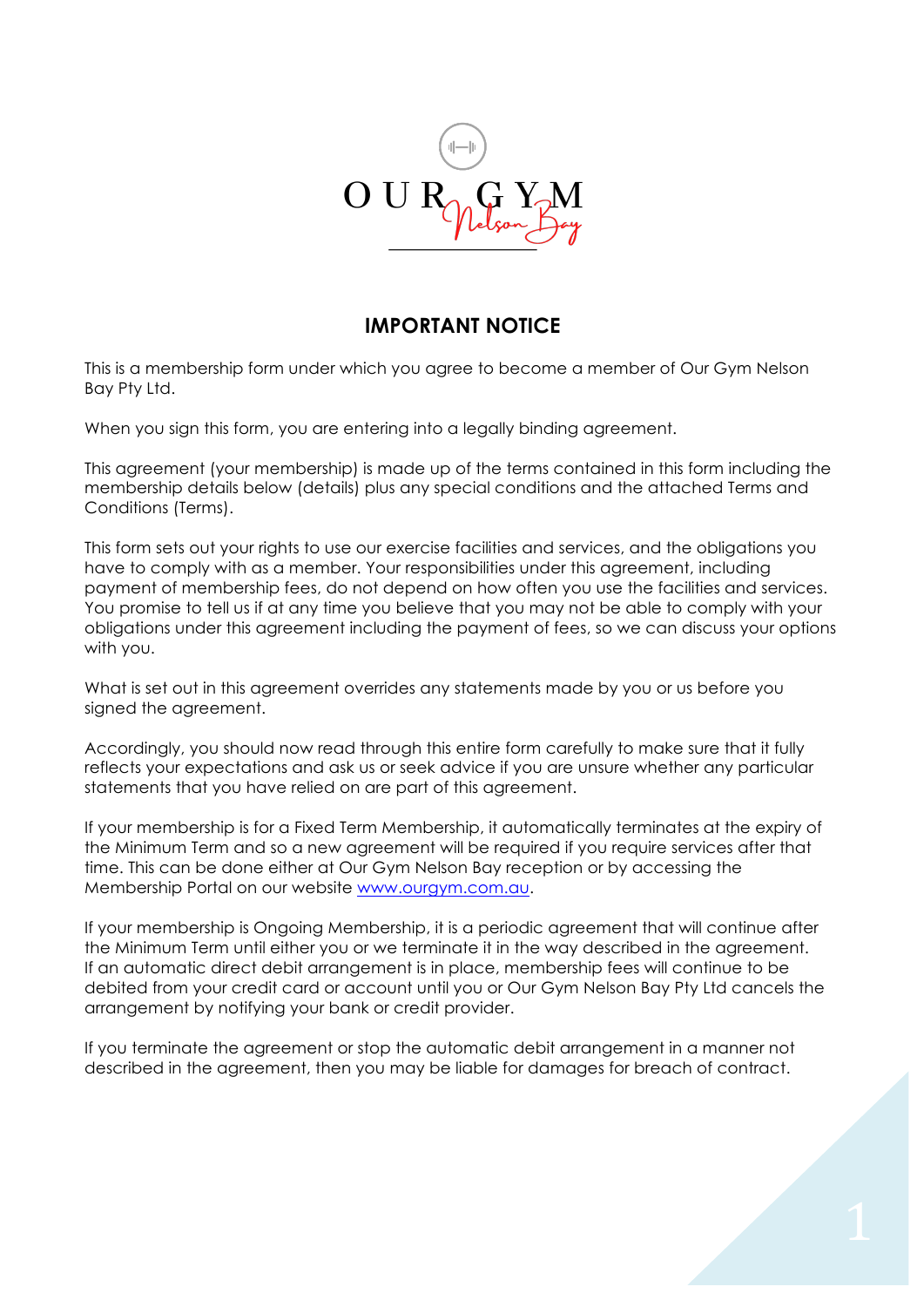

# **Terms and Conditions**

# **THE AGREEMENT BETWEEN YOU AND US**

These Terms, together with the Our Gym Club Rules and the following completed documents:

(a) your Membership Application Form; (b) your Payment Authority Form;

and(c) your Health Check Questionnaire; make up all of the terms of a Membership Agreement ("Agreement") between, the member named above ("you"), and Our Gym Nelson Bay Pty Ltd (ABN 37 642 350 123 ("us")).

It is important that you have read and understood all of the terms and conditions of the Agreement before signing these Terms. If you have any questions please ask us.

## **1.Plain terms**

These Terms use fairly plain language, so we want to make sure that some of the words and concepts used are easily understood. For instance, we have included clause headings as a guide but these do not form part of this agreement.

## **2.Cooling off**

If you change your mind shortly after applying for membership, you may have an opportunity to cancel. You will need to let us know in writing within the time specified in the details for it to be effective. We will charge the joining fee and fair amounts for fitness services we have already provided, but will otherwise refund you any other amounts you have paid to us within 7 days. If you wish to end your membership otherwise, different terms apply as set out in these Terms.

### **3.Responsibility for members under 18**

By signing on behalf of a child, the parent or guardian agrees to be responsible for

ensuring the child exercises safely, pays their membership fees and otherwise follows these Terms.

### **4.What you get when you join**

From the Start Date you will receive a new membership gift pack and will have use of the facilities and services that apply to the Membership Type you selected.

# **5.Fees you have to pay for your membership**

The fees you have to pay are specified in the details. This clause sets out some further rights and obligations that apply in relation to particular fees. If you fail to make any payment when due, we can suspend your membership and refuse you access to the facilities and services until all outstanding amounts have been paid in addition to our other rights under these Terms. Fees and charges continue to accrue during the suspension.

### (a)Joining fee

We may charge you a joining fee to cover the set up costs for a new membership. The joining fee is not refundable except in limited circumstances relating to clause 8.2(a) and clause 8.3.

(b)Membership fees

If your membership is for a Fixed Term you can pay your membership fees up front when you submit the membership form, or you can elect to pay by equal fortnightly instalments. If your membership is Ongoing, membership fees must be paid fortnightly in advance until your membership ends. (c)Cancellation fee

A cancellation fee is of \$25.00 is applicable when ending your membership whilst still in your Minimum Term. The cancellation fee for members on a fixed membership is \$25.00 plus \$10.00 per month left remaining in the Minimum Term.

(d)Fee increases

We will not increase the membership fees during the Minimum Term. However, we may increase your membership fees or any other fees with effect any time after that. We will make a fair effort to tell you at least 30 days before by writing to you at the last address you gave us (which may be an email address). Where we have done so, you authorise us to increase any debits from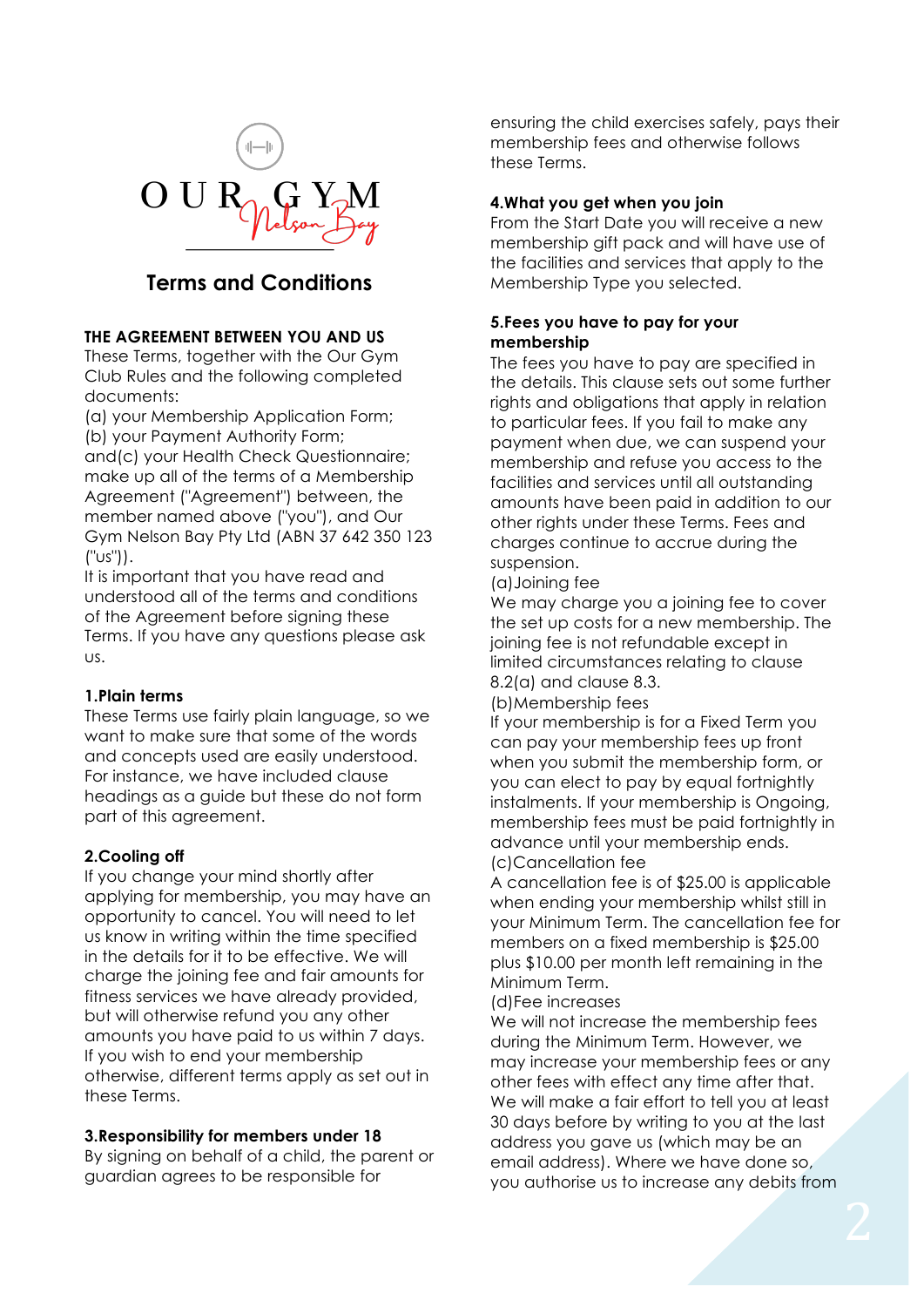your nominated account in line with this increase. We will not use this right to vary the terms of any special offer, which applies to you.

(e)Refunds and the Credit Code We are entitled to deduct all fees and charges that you must pay under this agreement from any refund we give you. The National Credit Code does not apply to this agreement.

### **6.When you pay by direct debit**

(a)Authorisation to deduct fees By nominating a credit or debit account, you are authorising us to deduct from that account all fees and other charges for which you may be responsible under this agreement. Accordingly, it is essential that you keep your account details up to date. (b)If your payment is late or rejected You are responsible for making sure that there is enough money in your nominated account on the usual payment day or the next working day if that falls on a day when banks do not process payments.Any bank fees charged to us because of a rejection when we attempt to collect payments from you may be charged directly to you by us (or by the Direct Debit Provider). If a payment remains outstanding, you agree that, unless we are in breach of our obligations under these Terms, we (or the Direct Debit Provider) may continue to debit the nominated account for the total amount due without notice to you. If the amount owing is more than one periodic membership fee we will seek to contact you first.

#### (c)Direct debits

If you choose to pay fees by direct debit, then this will be through the Direct Debit Provider named in the details. The Direct Debit Provider may be us (if we are authorised) or a third party provider who is not a party to this agreement and whose only role is to provide direct debit services. We will provide you with a copy of the terms and conditions that apply to the direct debit services. Those terms and conditions are entirely separate to this agreement and you may have rights and obligations under those terms and conditions. As such, the Direct Debit Provider acting in its capacity as such has no liability to you in connection

with your involvement in exercise activities under this agreement.

### **7. Can you place your membership on hold?**

You may temporarily suspend your membership for travel or medical reasons if all amounts payable for your membership are paid up to date and, if your membership is for a Fixed Term, it has more than two weeks left to run. We are entitled to charge you the suspension fee of \$10.00 for processing your application. You can notify us at any time that you would like to place your membership on hold but your must provide Our Gym Nelson Bay with notice in writing at least 3 days (i.e. by close of business Sunday) prior to the start of the first fortnightly billing period you wish to place on hold. Our receptionist will be able to confirm to you the periods of hold available during your membership. During your Initial Commitment Period, a fixed membership may be placed on for up to 12 weeks and only in blocks of one whole fortnightly billing period (i.e. a minimum of 2 weeks to a maximum of 12 weeks) but cannot be placed on hold for only a part of any fortnightly billing period (the "Hold Period"). If you put your membership on hold during the Initial Commitment Period, your Initial Commitment Period and the Initial Commitment Period end date set out in your Membership Application Form will be extended by the hold Period. You will not be able to use the gym while your membership is on hold.

#### **8.Ending your membership**

For the purposes of any requirements in this agreement to tell us in writing or give us written notice, we will accept notification by email or in person at Our Gym Nelson Bay Reception.

#### **8.1On or after expiry of the Minimum Term**

If your membership is for a Fixed Term, you do not need to do anything, as it will automatically end when the Minimum Term expires. We will seek to remind you before the end of your membership in these circumstances in order that we can discuss renewal of your membership. If your membership is Ongoing, it will continue after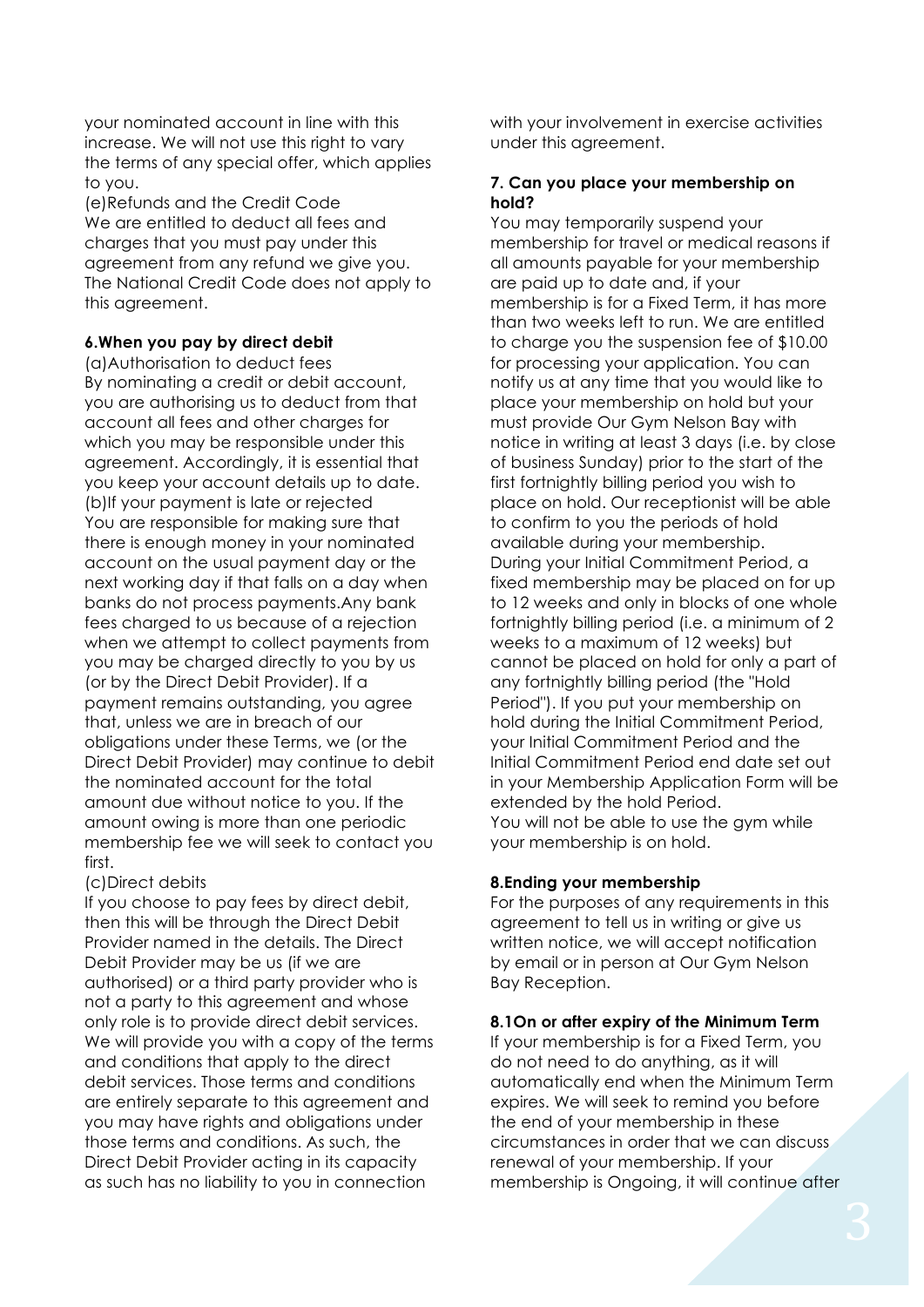the Minimum Term unless you tell us in writing at any time before the expiry of the Minimum Term that you do not wish your membership to continue. We will seek to remind you before this time.If your membership is Ongoing and you have not told us that you wish your membership to end at the expiry of the Minimum Term, you can terminate any time after the end of the Minimum Term by giving us at least 3 days prior written notice to your next direct debit (i.e. by the close of business Sunday). Where neither you nor we terminate this agreement, any unpaid fees will need to be paid by you and in addition to our other rights we may have including our taking action to recover the outstanding payments.

### **8.2Other ways that you can end your Membership**

You can also cancel your membership where:

(When no cancellation fee will apply) •we don't keep our end of the deal (please see paragraph (a) below);

•you become subject to medical incapacity (please see paragraph (b) below);

•we make changes to this agreement that adversely affect you;

•you otherwise become entitled to do so under consumer legislation;

(When a cancellation fee may apply) •you relocate or simply wish to cancel for any other reason; or

(a)If we don't keep our end of the deal You can cancel your membership by written notice to us if we breach any of our obligations under this agreement and we have not remedied that breach within a reasonable time after you have given us a written request that we do so. No fees will be applicable for cancelling in accordance with this clause apart from, to the extent not impacted by our breach, the joining fee, membership fees for the time you have been a member calculated on a pro-rata basis and any outstanding fees for other services already supplied to you.

(b)You can cancel for medical reasons You can end your membership by telling us in writing if you cannot exercise for the remainder of Minimum Term due to an

illness or a physical incapacity and you produce supporting documentation to our reasonable satisfaction. In that event, you will only be charged the joining fee, membership fees for the time you have been a member calculated on a pro rata basis and any outstanding fees for other services already supplied to you. (c)If your membership is no longer convenient

Otherwise, you can end your membership during the Minimum Term with immediate effect at any time by simply telling us in writing by email or in person at reception at least 3 days prior to your next direct debit. We understand that circumstances change and so you do not need to give any reason. In any case if your membership ends under this paragraph (c), you will be liable for the joining fee, membership fees for the time you were a member calculated on a prorata basis, any outstanding fees for other services already supplied to you and, except as mentioned above, the cancellation fee.

### **8.3When can we end your membership?**

In addition to our other rights under this agreement, we can terminate your membership by written notice to you if you fail to act in accordance with any obligation under this agreement and if capable of remedy you do not remedy the failure within a reasonable time of us giving you written notice requiring you do so. However, we will not seek to end your membership in this way if you have failed to make a payment and we are also in breach of a material condition of this agreement.

If we cancel this agreement under this paragraph you will be liable for the joining fee, membership fees for the time you were a member, the cancellation fee and any other fees payable for further fitness services already supplied.

On rare occasions we may cancel a membership by written notice to the member without the need to give a reason. If we cancel your membership under this paragraph you will only be liable for the membership fees for the time you were a member and any other fees for other fitness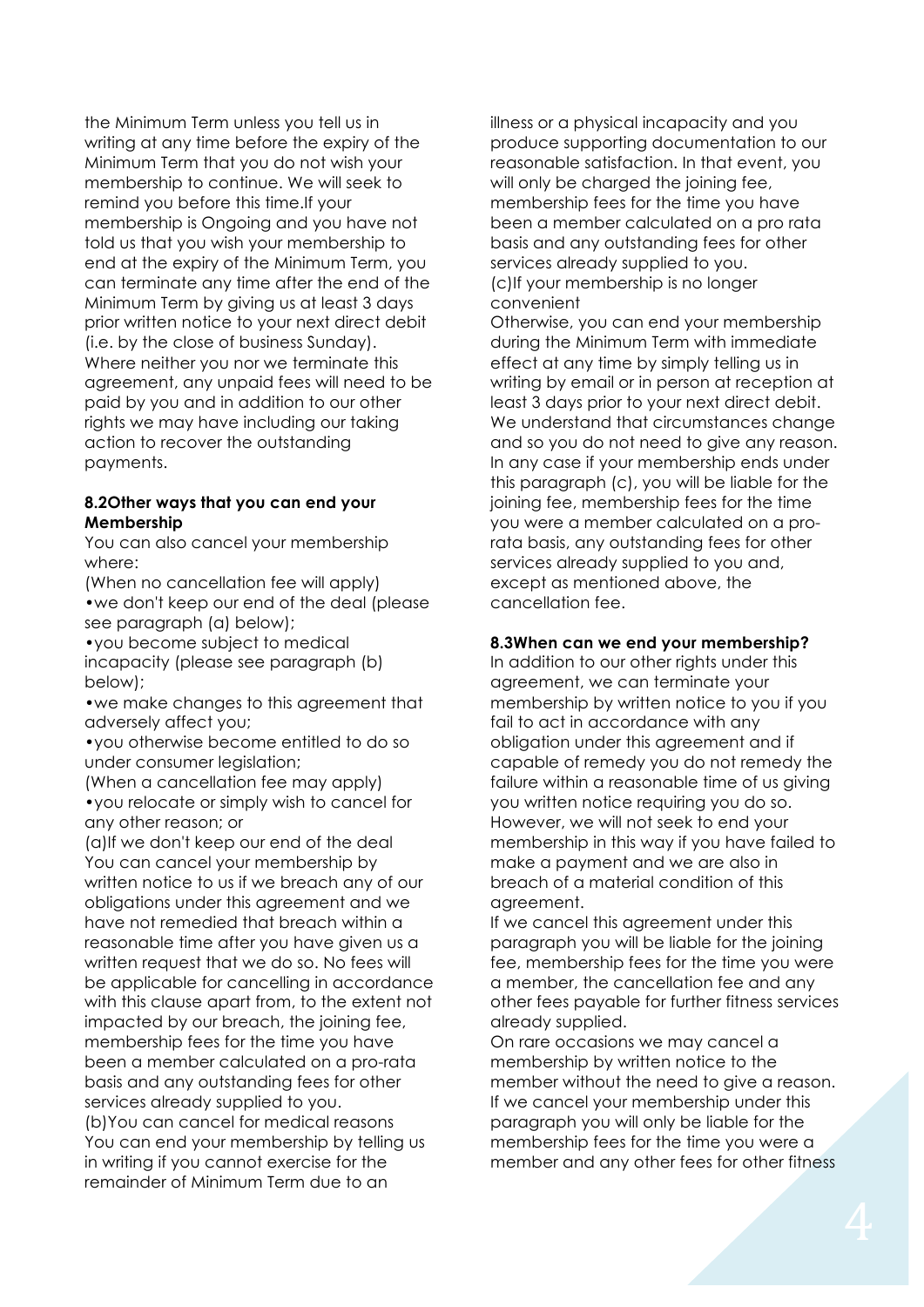services already provided. No cancellation fee will apply.

### **9.Issues with outside providers**

We will seek to make sure those franchisees, contractors and other authorised persons who provide services at the facilities (outside providers) are appropriately qualified before granting them access. Examples of outside providers include such as coaches, physiotherapists, masseurs and personal trainers who may offer additional services from the facilities that are not included with your Membership Type. Please note that outside providers are neither employed by us nor are they our agents, even if they happen to be wearing clothes displaying our name and logo. You will know that they are outside providers because they will require payment of their fee direct from you when you engage them. This is important because we are not liable for any injury, loss or other claims arising from breach of contract, negligence or otherwise that are suffered by you in connection with any outside provider services, other than to the extent caused by our negligence.

In addition, you release us and hold us harmless in relation to any such claims. We have no responsibility in respect of the fees that you must pay directly to outside providers nor for any associated costs or refunds. However, please advise us if you have a problem with an outside provider and we will try to help if we can. Nothing in this clause limits our liability for the actions of our employees or agents.

## **10.Other services**

There may be other services offered at the facilities that do not form part of your Membership Type but are available for you to purchase separately. These are not part of the services provided under your membership and you will be advised at the time if any additional terms apply to these services.

## **11.Changes to your membership agreement**

We may need to make changes to this agreement including Our Gym Rules during your membership. However, we will always try to do this in a way that is fair by giving

you an opportunity to cancel your membership if you do not agree to the change as described in this clause below. We will tell you in writing of the proposed change in advance and tell you the date that it will come into effect. This effective date will be at least 30 days from the date of our notification unless it is impractical for us to do so. Your membership will be amended with effect from the effective date.

If however, you are adversely affected by the change, you may cancel your membership without payment of a cancellation fee by telling us in writing before that date.

Please note you cannot cancel under this clause if we are required to make the change in order to comply with a law or any direction of a competent authority.

# **12.We take your privacy seriously**

(a)Our privacy policy

From when you apply for membership we will have access to personal information about you, such as information relating to your health and finances. We will protect this information and only use, disclose or deal with this information in accordance with our Privacy Policy. The latest version of the Privacy Policy will be available on our website www.ourgym.com.au as well as at Reception.

## (b)Video monitoring

We may use video monitoring in our facilities for health, safety and security reasons. If you have any queries in relation to the use of monitors operating in and around our facilities please contact us.

(c)Please keep your contact details up to date

You promise to tell us promptly if you change your address, phone number, email, bank account, credit card information for payment or if there is a change to any other personal information relevant to your membership with us. This includes any matters that affect the health or safety of you or others.

# **13.General legal guff**

(a)Unexpected events We are not liable if you cannot use your membership due to anything beyond our